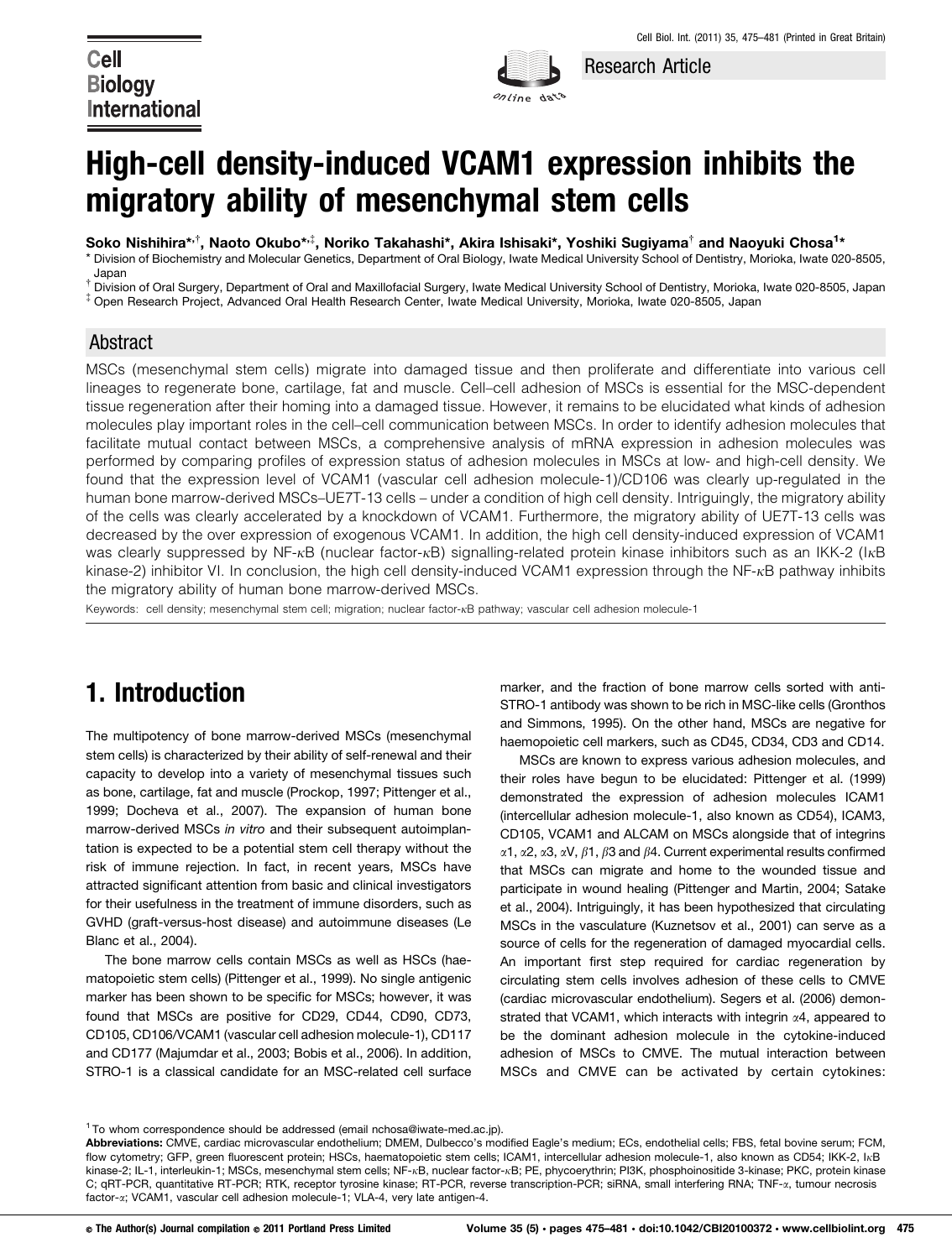inflammatory cytokines  $\text{TNF-}\alpha$  (tumour necrosis factor- $\alpha$ ) and IL-1 (interleukin-1)] enhanced adhesion of MSCs to CMVE in vitro and in the intact animal. Thus, VCAM1 was inducible in both CMVE and MSCs. On the other hand, the integrin  $\alpha$ 4 $\beta$ 1/very late antigen-4 (VLA-4), the most important ligand of VCAM1, was also expressed in both MSCs and CMVE. VLA-4 expression was not inducible by TNF- $\alpha$  and IL-1, suggesting that MSC adhesion to CMVE may be controlled by variations in VCAM1 expression levels. However, it remains to be elucidated how the multiple adhesion molecules work in each step of the tissue regeneration process mediated by MSCs. Especially after homing to the wounded tissue, MSCs proliferate and differentiate into various types of lineages under the preservation of cell–cell contact, resulting in the formation of aggregates composed of MSC-derived cells. In fact, a spheroidal culture system, in which cells made tight contacts with each other, greatly improved differentiation efficiency of MSCs (Wang et al., 2009). However, it is still unclear what types of adhesive molecules participate in the preservation of cell–cell contact in MSCs.

Herein, to identify adhesion molecules related to the preservation of cell–cell contact in MSCs, we compared expression profiles of adhesion molecules in MSCs under various conditions of cell density. In addition, we investigated what kinds of signal transducers relay mechanosensitive signals induced by the up-regulation of cell–cell adhesion molecules in MSCs.

## 2. Materials and methods

### 2.1. Reagents

The SCADS inhibitor kit including various protein kinase inhibitors was generously supplied by the Screening Committee of Anticancer Drugs supported by Grant-in-Aid for Scientific Research on Priority Area 'Cancer' from The Ministry of Education, Culture, Sports, Science and Technology, Japan.

### 2.2. Cell culture

The human bone marrow-derived MSCs, UE7T-13 cells, the lifespan of which was prolonged by infecting retrovirus encoding human papillomavirus E7 and hTERT (human telomerase reverse transcriptase) (Mori et al., 2005; Shimomura et al., 2007), were purchased from Health Science Research Resources Bank (JCRB no. 1154, Japan Health Sciences Foundation). UE7T-13 cells were cultured in DMEM (Dulbecco's modified Eagle's medium, Sigma– Aldrich) supplemented with 10% FBS (fetal bovine serum, Hyclone) at  $37^{\circ}$ C in a humidified incubator with an atmosphere of 5% CO $_2$  (3.0  $\times$  10<sup>3</sup> cells/cm<sup>2</sup>, 'low' cell density; 2.0  $\times$  10<sup>4</sup> cells/ cm<sup>2</sup>, 'medium' cell density;  $1.0 \times 10^5$  cells/cm<sup>2</sup>, 'high' cell density).

#### 2.3. Comprehensive expression profiling of cell adhesion molecules

Gene expression profiling was performed using a PrimerArray of human cell adhesion molecules (PH003, Takara) with a Thermal Cycler Dice Real Time System (Takara) according to the manufacturer's instructions. This PrimerArray is a set of real-time RT-PCR (reverse transcription-PCR) primers used for the analysis of gene expression associated with cell adhesion molecules. The array contains a mixture of 96 primer pairs for 88 cell adhesion molecule genes and eight housekeeping genes. Quantification of gene expression was performed using a PrimerArray Analysis Tool Ver. 2.0 (Takara).

### 2.4. RNA isolation and *GRT-PCR* (quantitative RT-PCR)

Total RNAs from low-, medium- and high-density cultured UE7T-13 cells were isolated with ISOGEN reagent (Nippongene) according to the manufacturer's instructions. First-strand cDNA was synthesized from total RNA by using the PrimeScript RT reagent Kit (Takara). qRT-PCR was performed on a Thermal Cycler Dice Real Time System (Takara) using SYBR Premix Ex Taq II (Takara) with specific oligonucleotide primers (presented in Supplementary Table S1 at http://www.cellbiolint.org/cbi/035/cbi0350475add.htm). mRNA expression levels for VCAM1 and ICAM1 were normalized to those obtained for GAPDH (glyceraldehyde-3-phosphate dehydrogenase), and the relative expression levels were shown as fold increase or decrease relative to the control.

#### 2.5. Western blot analysis of VCAM1 expression

UE7T-13 cells were seeded at low, medium, and high cell density of DMEM containing 10% FBS and cultured for 24 h. The cells were washed twice with PBS and then lysed in RIPA buffer (50 mM Tris/HCl, pH 7.2, 150 mM NaCl, 1% NP-40, 0.5% sodium deoxycholate and 0.1% SDS) containing protease inhibitor cocktail (Sigma). Protein content of the samples was measured using the BCA reagent (Pierce). Each sample containing equal amounts of protein was separated by 12.5% SDS/PAGE and transferred to a PVDF membrane (Millipore). After being blocked with 5% non-fat dry milk in T-TBS (50 mM Tris/HCl, pH 7.2, 150 mM NaCl and 0.1% Tween-20), the membrane was incubated with a primary anti-VCAM1 (clone 4B2, R&D Systems) and anti- $\beta$ actin (ACTB, clone C4, Santa Cruz Biotechnology) antibody as a loading control for normalization. The blots were then incubated with alkaline phosphatase-conjugated secondary antibody and developed using a CDP-Star chemiluminescence detection system (Roche Diagnostics).

#### 2.6. FCM (flow cytometry) analysis of cell surface VCAM1 expression

UE7T-13 cells were seeded at low- and high-cell density of DMEM containing 10% FBS and cultured for 24 h. Before FCM, cells were stripped with Cell Dissociation Buffer (Invitrogen) and washed with PBS containing 0.1% FBS. The cells  $(1.0 \times 10^5)$  were incubated with PE (phycoerythrin)-conjugated VCAM1 antibody (clone E1, Santa Cruz) or PE-conjugated non-immune mouse IgG (Santa Cruz). The acquisition was performed in EPICS XL ADC System (Beckman Coulter).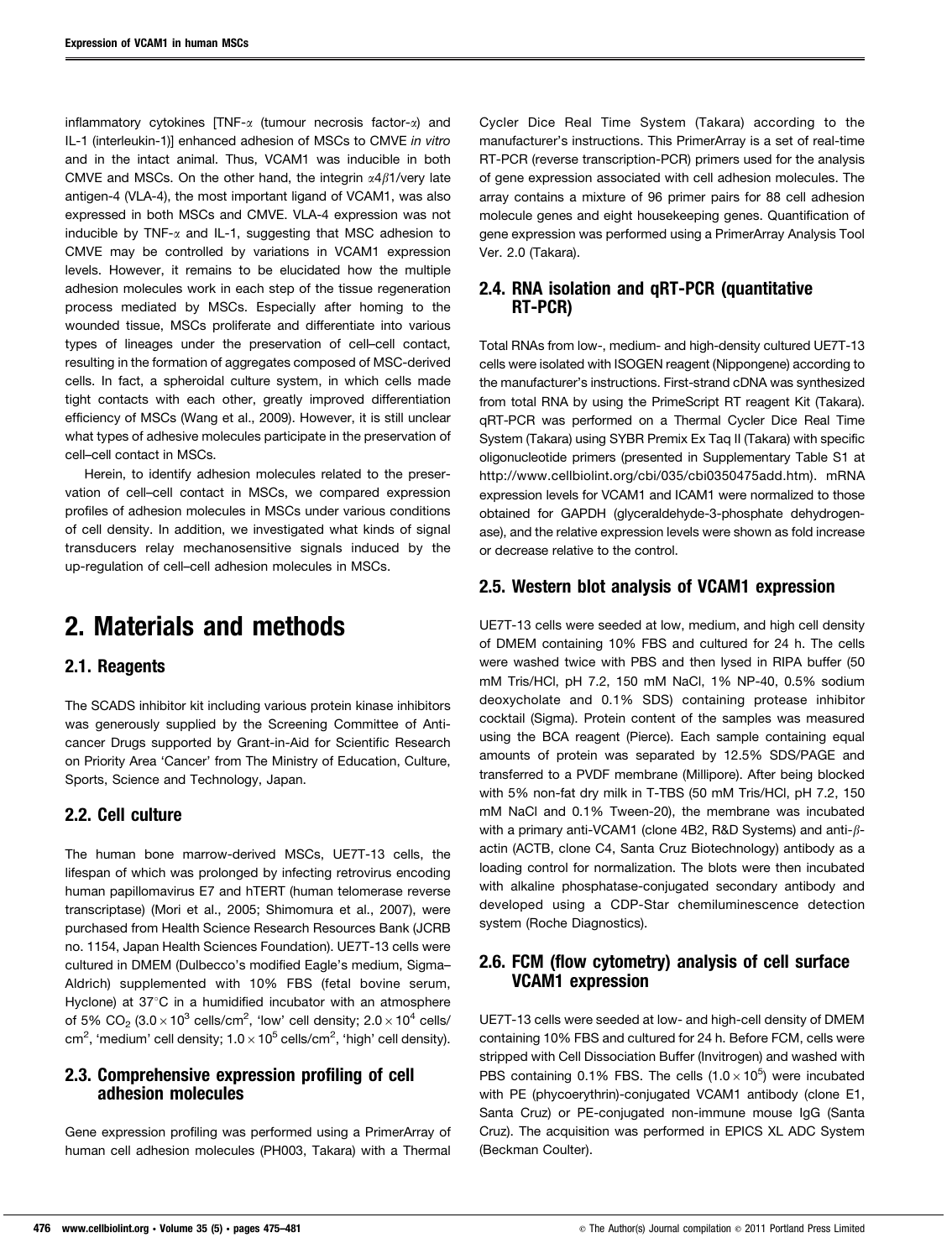### 2.7. siRNA (small interfering RNA) transfection

Three sets of Stealth siRNA oligonucleotide duplexes targeting genes VCAM1 were designed using the online BLOCK-iT RNAi Designer software (Invitrogen). Sequences of the siRNA oligonucleotide duplexes are listed (Supplementary Table S2 at http:// www.cellbiolint.org/cbi/035/cbi0350475add.htm). UE7T-13 cells were seeded in 24-well culture plates without antibiotic selection at a density of  $2.0\times10^4$  cells/well, 24 h before siRNA transfection. Then, transcriptional knockdown was performed by transfection of the cells with siRNA oligonucleotide duplexes at a final concentration of 20 nM in DMEM using Lipofectamine RNAiMAX (Invitrogen) for 24 h according to the manufacturer's instructions. The effects of RNAi knockdown of target genes were assayed by qRT-PCR. Stealth siRNA Negative Control medium GC Duplex (Invitrogen) was also included as a control for sequence independent RNAi knockdown.

#### 2.8. Overexpression of VCAM1

The full-length coding region of VCAM1 cDNA, which is amplified from UE7T-13 cells, was constructed with In-Fusion Advantage PCR Cloning Kit (Clontech) in pAcGFP1-Hyg-N1 plasmid vector (Clontech) according to the manufacturer's instructions (pVCAM1–GFP). UE7T-13 cells were seeded in 24-well culture plates without antibiotic selection at a density of  $2.0\times10^5$  cells/ well, 24 h before plasmid vector transfection. Then, overexpression of exogenous VCAM1 was performed by transfection of pVCAM1–GFP (green fluorescent protein) plasmid vector using Lipofectamine LTX (Invitrogen) for 48 h according to the manufacturer's instructions. The expression level of exogenous VCAM1 was assayed by FCM.

### 2.9. Transwell migration assay

The migratory ability of UE7T-13 cells was determined using Transwell cell culture inserts (BD Bioscience) that were 6.5 mm in diameter with 8- $\mu$ m pore filters. UE7T-13 cells precultured at low, medium and high cell density and/or transfected with VCAM1 Stealth siRNA, or pVCAM1–GFP plasmid vector was stripped with Cell Dissociation Buffer (Invitrogen). After washing the cells with PBS twice,  $2.0 \times 10^4$  cells were suspended in 350  $\mu$ l of serum-free DMEM containing 0.1% BSA (Sigma) and seeded into the upper well;  $600 \mu l$  of normal growth medium was placed in the lower well of the Transwell plate. After incubation for 6 h at  $37^{\circ}$ C, cells that had not migrated from the upper side of the filters were scraped off with a cotton swab, and filters were stained with the Three-Step Stain Set (Diff-Quik, Sysmex). The number of cells that had migrated to the lower side of the filter was counted under a light microscope with five high-power fields ( $\times$  400). The experiment was performed in triplicate.

### 2.10. Statistics

Data were presented as the mean $\pm$ S.D. Statistical analysis was performed by using Student's  $t$  test, and values of  $P<0.05$  were considered to be significant.

## 3. Results

#### 3.1. Cell density-dependent expression of cell adhesion molecules

In order to identify cell adhesion molecules highly expressed in UE7T-13 cells grown at high cell density, we performed primer array analyses as described in the Materials and methods section. Then, we compared the expression status of adhesion molecules between the cells grown at high and low cell density. Differentially expressed genes in the cells grown at high and low cell density were identified (Table 1). Among 88 target genes, 7 genes were identified as highly expressed genes in the cells grown at high cell density. In particular, the mRNA expression level of VCAM1 in the cells grown at high cell density was more than 32-fold higher than that in the cells grown at low cell density.

### 3.2. High-cell density-induced expression of VCAM1

To confirm whether the VCAM1 expression was dependent on the cell density, we examined the expression levels of VCAM1 mRNA

```
Table 1 Cell adhesion molecules expression status between high and low cell density
```
Names of some genes expressed in UE7T-13 cells grown at high cell density are listed, expression levels of which were 2-fold higher or lower than those of the same genes in the cells grown at low cell density.

| Gene symbol       | Gene name                                            | <b>Fold change</b> |
|-------------------|------------------------------------------------------|--------------------|
| VCAM1             | Vascular cell adhesion molecule 1                    | 32.3               |
| NRXN <sub>2</sub> | Neurexin 2                                           | 3.34               |
| SELL              | Selectin L (lymphocyte adhesion molecule 1)          | 2.66               |
| <b>PTPRM</b>      | Protein tyrosine phosphatase, receptor type, M       | 2.35               |
| NCAM2             | Neural cell adhesion molecule 2                      | 2.18               |
| <b>HLA-DRA</b>    | Major histocompatibility complex, class II, DR alpha | 2.15               |
| CLDN4             | Claudin 4                                            | 2.04               |
| HLA-DOA           | Major histocompatibility complex, class II, DO alpha | $-2.13$            |
| CD <sub>34</sub>  | CD34 molecule                                        | $-2.22$            |
| <b>PVR</b>        | Poliovirus receptor                                  | $-2.33$            |
| PDCD1LG2          | Programmed cell death 1 ligand 2                     | $-2.70$            |
| CD86              | CD86 molecule                                        | $-3.23$            |
| NRXN3             | Neurexin 3                                           | $-4.55$            |
| CADM1             | Cell adhesion molecule 1                             | $-5.88$            |
| CD274             | CD274 molecule                                       | $-5.88$            |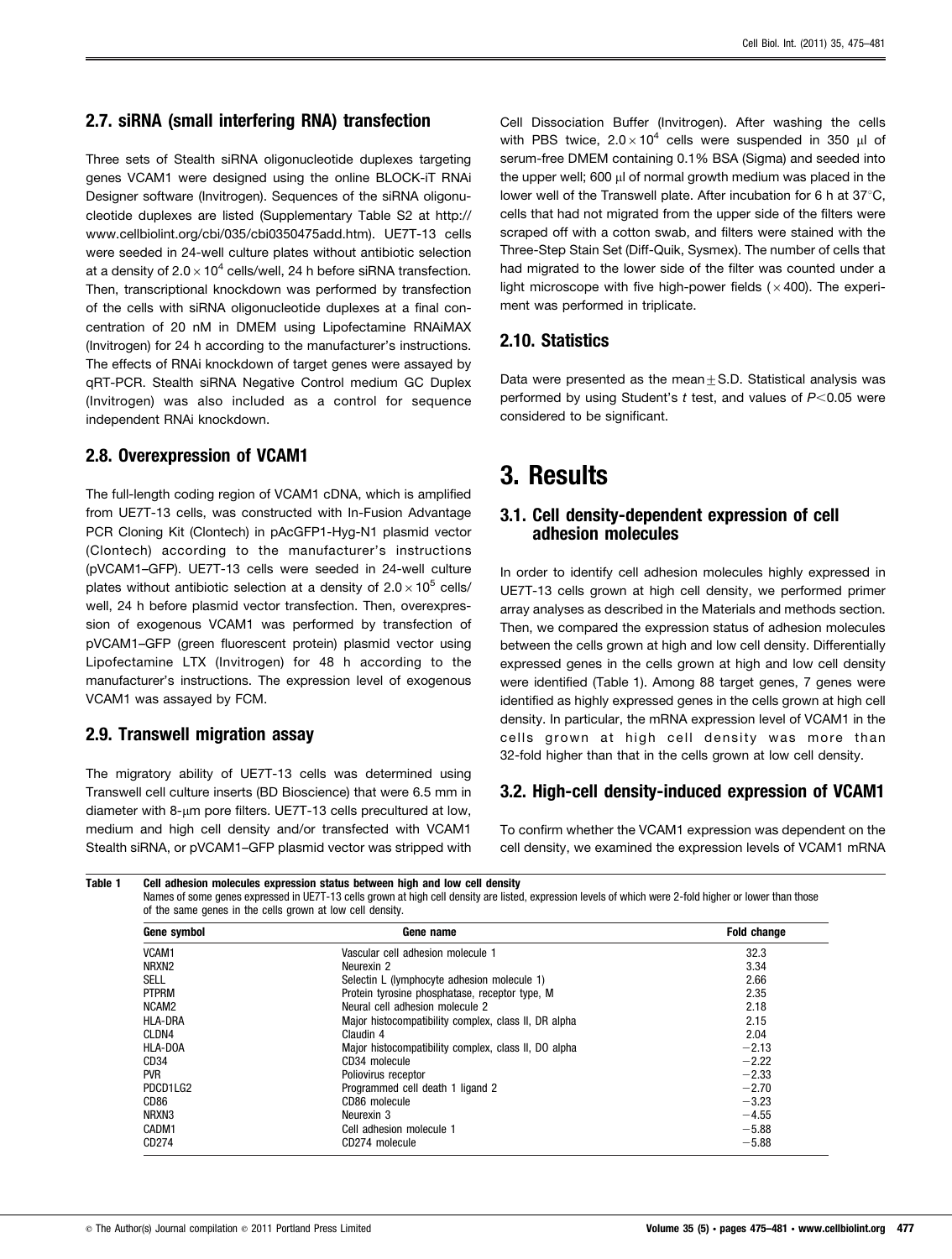and protein in UE7T-13 cells grown at low, medium and high cell density. qRT-PCR analysis revealed that VCAM1 mRNA expression level was up-regulated 10-fold in the medium cell density culture and 7-fold in high cell density culture compared with the low cell density culture, respectively (Figure 1B, left panel). On the other hand, the level of ICAM1 expression, which is regulated by  $NF-\kappa B$  (nuclear factor  $\kappa B$ ) signalling, the same as VCAM1 (Kim et al., 2001; Yang et al., 2005), was up-regulated only 3-fold in the high cell density culture than in the low cell density culture (Figure 1B, right panel). The high cell density-induced VCAM1 expression was confirmed at the protein level by Western blot analysis (Figure 1C). Furthermore, FCM analysis revealed the presence of VCAM1 protein on the cell surface, which represented a functional property of VCAM1 (Figure 1D).





#### 3.3. High cell density-induced expression of VCAM1 inhibits Transwell migration of MSCs

In order to obtain a new insight into the function of VCAM1 on UE7T-13 cell surface, we investigated the relationship between the status of VCAM1 expression and the migratory ability of UE7T-13 cells. The migratory ability of cells precultured at high cell density, namely the cells with high expression levels of VCAM1, was compared with that of cells precultured at low cell density, namely the cells with low expression levels of VCAM1. We found that the migratory ability of the cells precultured at high cell density was much lower than that of the cells precultured at low cell density (Figure 2A). Furthermore, we investigated the ability of VCAM1 knockdown, through its siRNA transfection, to affect the migratory ability of UE7T-13 cells. The migratory ability of UE7T-13 cells was increased by the knockdown of VCAM1 expression in the cells precultured at each cell density (Figures 2B, 2C and Supplementary Figure S1 at http://www.cellbiolint.org/cbi/035/ cbi0350475add.htm). In addition, the migratory ability of UE7T-13 cells grown at low, medium, and high cell density were decreased by the overexpression of exogenous VCAM1 by transfection with pVCAM1–GFP (Figure 3).

#### 3.4. Effect of protein kinase inhibitors on the high cell density-induced VCAM1 expression

The expression of VCAM1 in the high cell density culture was significantly inhibited by treatment with IKK-2 ( $I\kappa B$  kinase 2) inhibitor VI, PI3K (phosphoinositide 3-kinase) inhibitor (LY-294002), Src inhibitor (PP2 analogue) and PKC (protein kinase C) inhibitor (Gö7874) (Figure 4). In particular, the IKK-2 inhibitor decreased the VCAM1 mRNA expression more than 10-fold.

## 4. Discussion

The expression level of VCAM1 was up-regulated in bone marrowderived MSCs cultured to overconfluency (Lee et al., 2008). However, a comprehensive analysis of the types of adhesion molecules that play important roles in cell–cell contact between MSCs has not been performed. Herein, we compared the expression status of adhesion molecules between MSCs grown at high and low cell densities by using primer array analyses. Among 88 target genes coding adhesion molecules, the expression level of VCAM1 was most strongly up-regulated in response to high cell density cultures (Table 1); but the extent of up-regulation of other gene expression was 3.34-fold at the most.

In the present study, we first demonstrated that high cell density-dependent VCAM1 expression inhibited the migratory ability of MSCs (Figures 1 and 2A). In fact, the migratory ability of UE7T-13 cells was increased during knocking down of VCAM1 expression by gene specific siRNA; alternatively, it was decreased by overexpression of exogenous VCAM1 (Figures 2B, 2C and 3). These facts suggested that the migration of the MSCs is VCAM1 dependent in manner. However, in the experiments of siRNA transfection, the migratory ability in precultured with high cell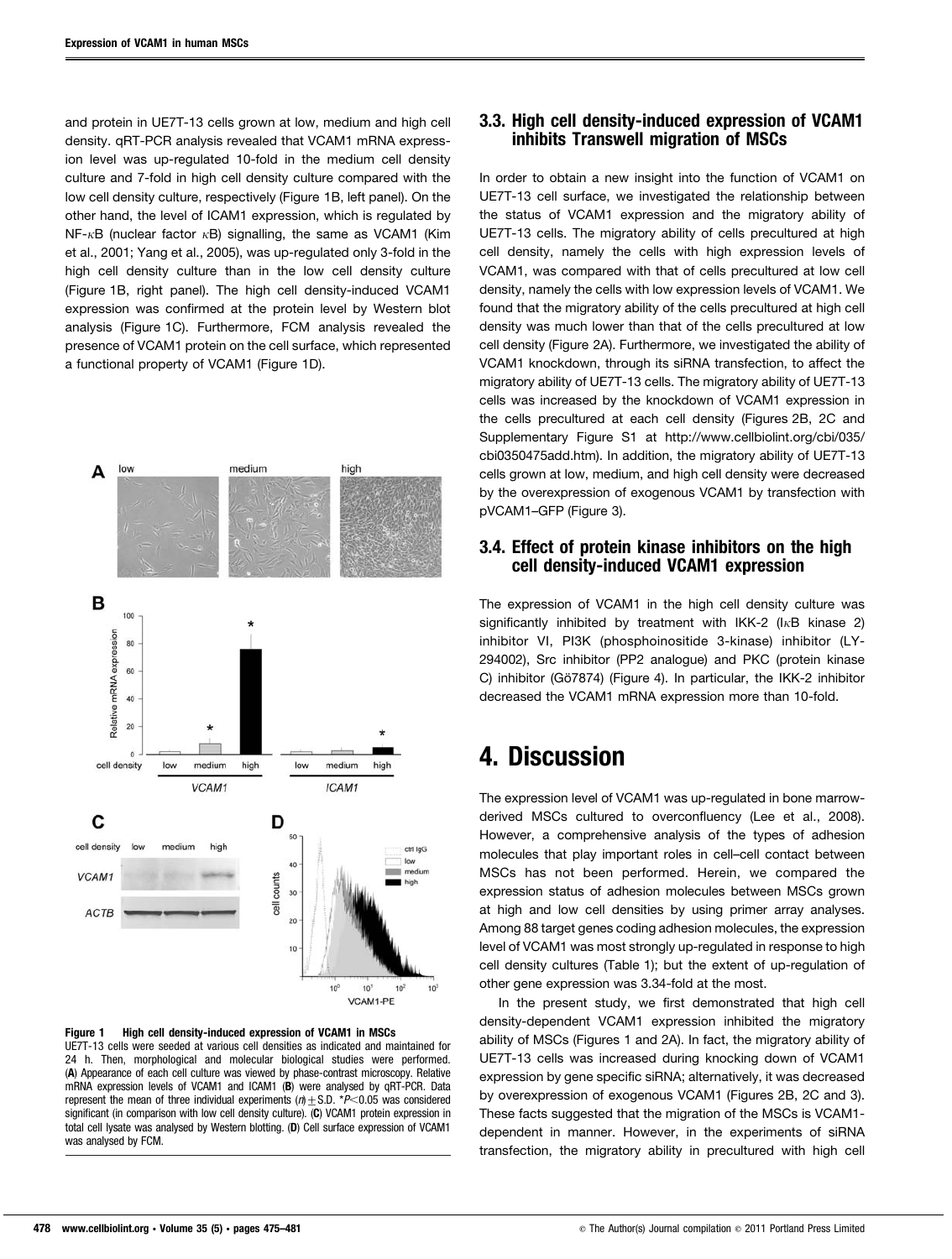

#### Figure 2 Roles of VCAM1 in the migratory ability of MSCs

UE7T-13 cells pre-cultured at low, medium and high cell densities (A) or the cells transfected with VCAM1-specific siRNA (siVCAM1, B and C) were seeded on 8-µm pore size Transwell cell culture inserts. After incubation for 6 h at  $37^{\circ}$ C, the cells that migrated from the upper side to the lower side were stained with Diff-Quik. The number of cells that had migrated to the lower side of the filter was counted under a light microscope using five fields. Data represent the mean of three individual experiments ( $n + S.D. *P < 0.05$  was considered significant in comparison with low-density preculture in (A) or untransfected control (ctrl) in (B) and (C).

density condition was not more remarkable than low and medium cell density conditions (Figure 2C). Because mRNA expression of endogenous VCAM1 is produced abundantly in high cell density in comparison with low and medium cell density conditions, the effect of siRNA knockdown efficiency may be limited. In addition, the various molecules in relation to migration as well as cell adhesion molecules such as VCAM1 may influence migration ability in high cell density condition.

VCAM1 is an endothelial ligand for VLA-4/integrin  $\alpha$ 4 $\beta$ 1 and lymphocyte Peyer's patch adhesion molecule (LPAM/integrin  $\alpha$ 4 $\beta$ 7). The interaction between VCAM1 expressed on ECs (endothelial cells), and integrins, such as VLA-4 and LPAM expressed on leucocytes, is thought to be involved in the extravasation of leucocytes through the endothelium to sites of inflammation (Petruzzelli et al., 1999; Kobayashi et al., 2007). In addition, Petty et al. (2009) suggested that a cross-talk between VCAM1 and VLA-4, which is expressed on marrow endothelium and stroma, regulated neutrophil retention in the bone marrow. Intriguingly, a previous study demonstrated that the integrin  $\alpha$ 4 was expressed in MSCs (Segers et al., 2006). In this study, we demonstrated through FCM analysis that integrin a4 was expressed on the cell surface of UE7T-13 cells (Supplementary Figure S2 at http://www.cellbiolint.org/cbi/035/cbi0350475add.htm). Therefore, the VCAM1-induced inhibition of MSC migration may depend on cell–cell adhesion caused by the binding between integrin a4 and VCAM1. Alternatively, a VCAM1-dependent activation of the integrins may result in the activation of an intracellular signal resulting in the inhibition of MSC migration.

Expression of VCAM1 is regulated by several cytokines (Collins et al., 1995), and some of them are produced by HSCs in the bone marrow. The expression level of TNF- $\alpha$ , which is known to activate the  $NF - \kappa B$  pathway, increased in plasma in response to various human tissue injuries (Collins et al., 1995; Jiang et al., 1997). In addition, TNF- $\alpha$  also plays an important role in tissue repair (Gerstenfeld et al., 2003). NF- $\kappa$ B-related signals play important roles in cell growth.  $NF-xB$  belongs to a family of pleiotropic transcription factors that control the expression of numerous genes involved in migration, growth, tumour genesis, tumour metastasis, differentiation, embryonic development, apoptosis and inflammation (Ghosh and Karin, 2002; Karin and Lin, 2002; Li and Verma, 2002). In most cell types, NF- $\kappa$ B proteins are sequestered in the cytoplasm by the inhibitor  $I<sub>K</sub>B$  in their inactive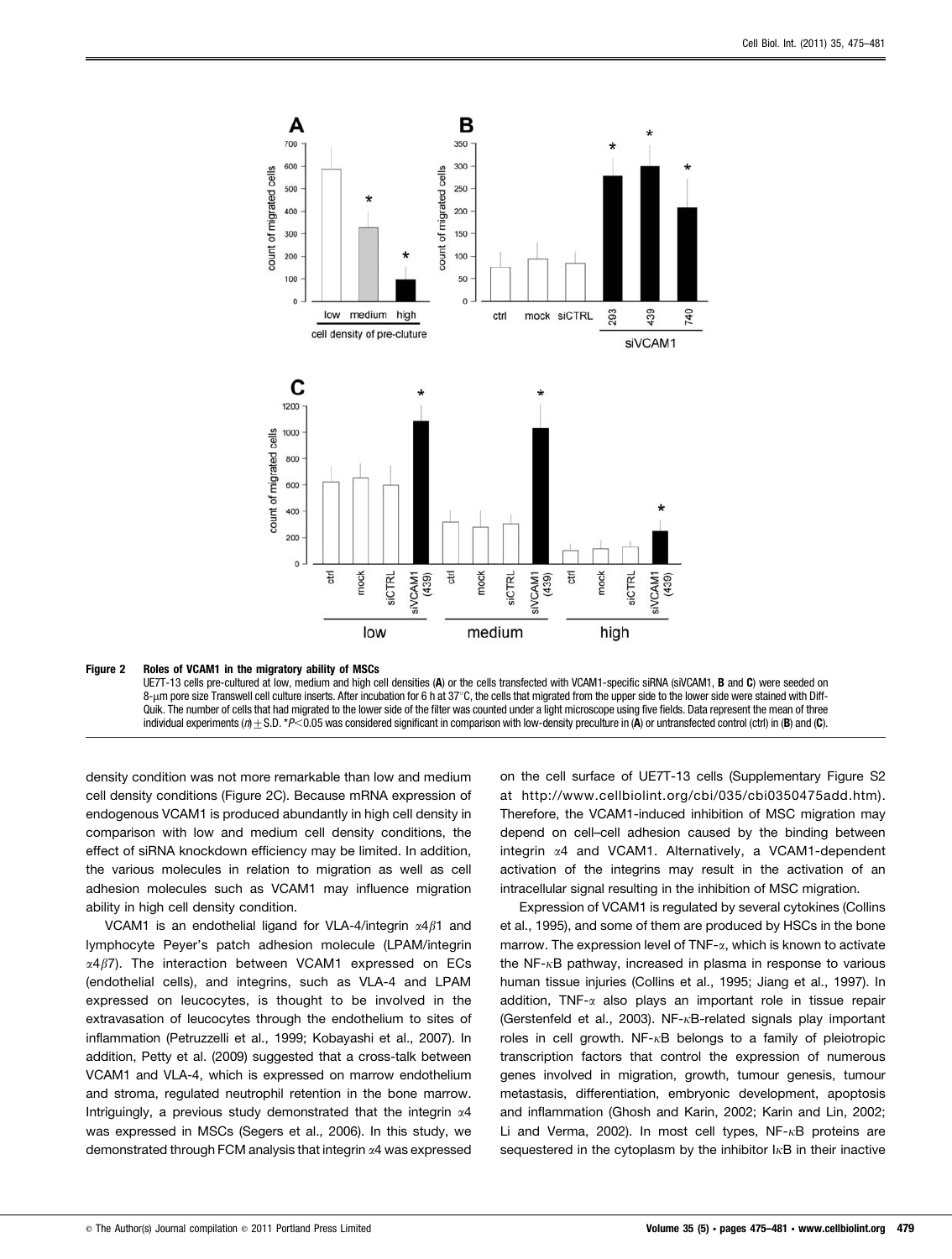



Figure 3 Overexpression of exogenous VCAM1 inhibits migratory ability in MSCs

(A) UE7T-13 cells transfected with pVCAM1–GFP were cultured at low, medium and high cell density conditions for 24 h and then seeded on  $8-\mu m$  pore size Transwell cell culture inserts. After incubation for 6 h at  $37^{\circ}$ C, the cells that migrated from the upper side to the lower side were stained with Diff-Quik. The number of cells that had migrated to the lower side of the filter was counted under a light microscope using five fields. Data represent the mean of three individual experiments ( $n$ ) + S.D. \*P<0.05 was considered significant in comparison with untransfected control (ctrl). (B) The expression level of cell surface exogenous VCAM1 was assayed by FCM.

form (Sen and Baltimore, 1986; Baeuerle and Baltimore, 1996; Li and Verma, 2002). Upon stimulation,  $I<sub>K</sub>B$  is phosphorylated by IKK, and subsequently polyubiquinated, which triggers its rapid degradation by proteasomes (Chen et al., 1995; Baeuerle and Baltimore, 1996). Consequently, the released  $NF-\kappa B$  proteins translocate into the nucleus, where they activate the expression of target genes, such as VCAM1 (Ghosh and Karin, 2002; Li and Verma, 2002). In this study, the high cell density-induced expression of VCAM1 in UE7T-13 cells was clearly suppressed by IKK-2 inhibitor VI, suggesting that the high cell density-induced signal was relayed by a pathway similar to the  $TNF$ - $\alpha$ -induced NF- $\kappa$ B-related signalling. In addition, ICAM1 expression level, which was up-regulated by  $NF-xB$  signalling in a manner similar to VCAM1 expression (Kim et al., 2001; Yang et al., 2005), was upregulated only 3-fold in response to high cell density cultures



Figure 4 Effect of protein kinase inhibitors on cell density-dependent VCAM1 expression

UE7T-13 cells were seeded on a 24-well dish in high cell density condition. After 6-h cultures, cells were treated with 10  $\mu$ M of various protein kinase inhibitors and then maintained for 18 h. Relative mRNA expression levels of VCAM1 were analysed by qRT-PCR. Inhibitors used were IKK-2 inhibitor VI (IKK), LY-294002 (PI3K), PP2 analogue (Src) and Gö7874 (PKC).  $*P<0.05$  was considered significant compared with untreated control (ctrl).

(Figure 1B). These results suggested that intracellular signals other than the NF- $\kappa$ B signal positively controlled the status of VCAM1 expression in MSCs. Interestingly, inhibitors of PI3K, Src and PKC significantly inhibited the high cell density-induced expression of VCAM1 in UE7T-13 cells (Figure 4).

Intriguingly, a recent report revealed that a mechanostressinduced intracellular signal was mediated by a RTK (receptor tyrosine kinase) in ECs, even if the receptor was not stimulated with any ligand. Vascular endothelial–cadherin forms a mechanosensory complex with VEGFR2 [VEGF (vascular endothelial growth factor) receptor 2] in ECs. Then, the complex responds to a subset of endothelial shear stresses, resulting in the activation of  $NF-xB$ mediated Src and Shc signalling to up-regulate VCAM1 expression, even if VEGFR2 was not stimulated with VEGF (Liu et al., 2008). It is now under the investigation in our laboratory whether RTK mediates the cell–cell contact-induced signal responsible for VCAM1 expression in MSCs.

In conclusion, the high cell density-induced intracellular signalling mediated by  $NF-xB$  pathway inhibits the migratory ability of human bone marrow-derived MSCs through an upregulation of VCAM1 expression. These findings could eventually lead to the development of MSC-based new cell therapies in regenerative medicine, though it is necessary to confirm how these phenomena affect MSCs in vivo.

#### Author contribution

Soko Nishihira was responsible for the design, analysis and writing of the manuscript. Naoto Okubo and Noriko Takahashi took charge of data collection and analysis. Akira Ishisaki and Yoshiki Sugiyama undertook an analysis and discussion of the study. Naoyuki Chosa contributed to the design, analysis and discussion of the study and acknowledges all individuals who have contributed to this work.